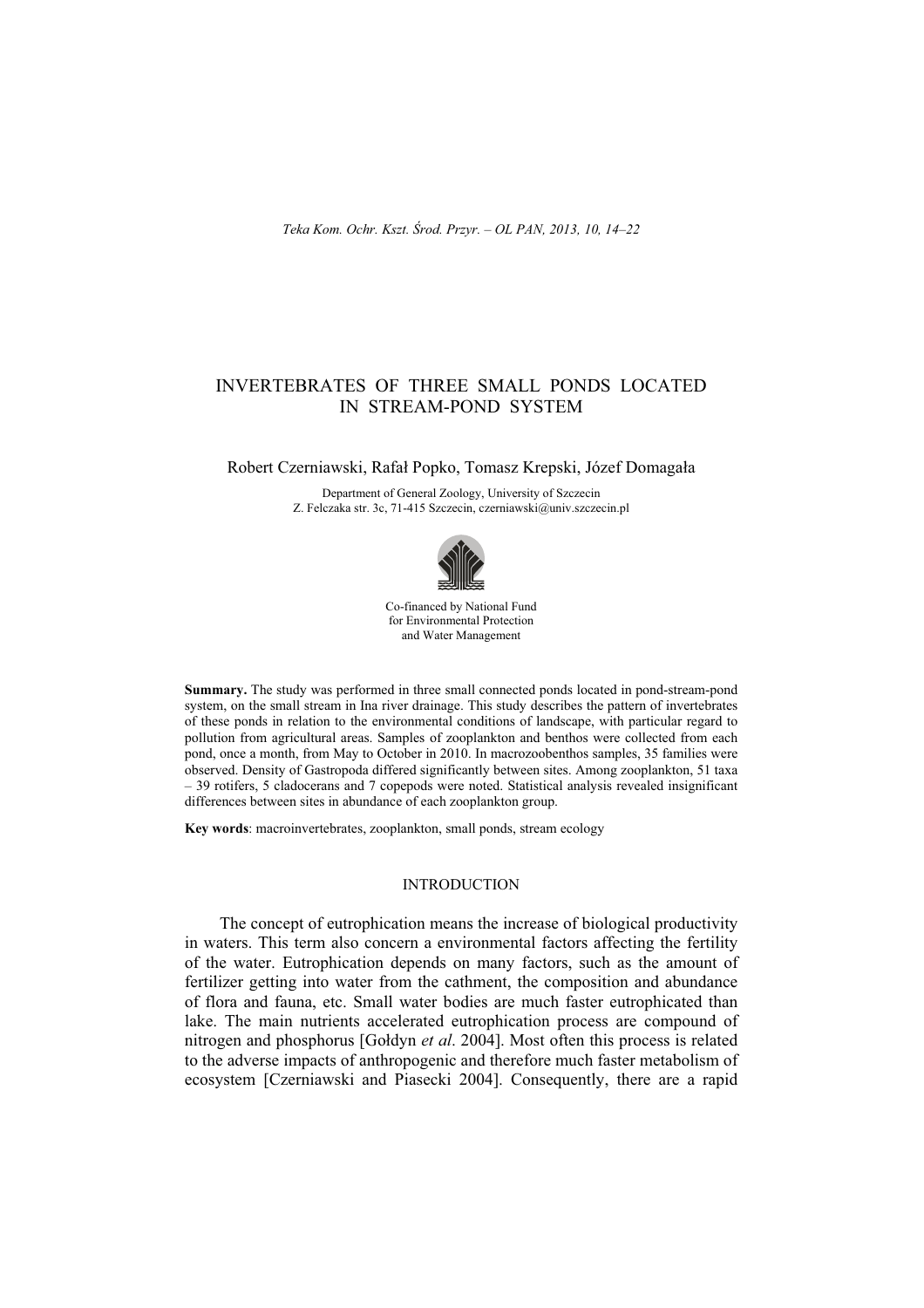changes in the quantity and quality of organisms inhabiting eutrophicated aquatic ecosystems. These changes concern especially aquatic invertebrates, zooplankton and benthic species that are highly susceptible to changes in physicochemical factors [Kudelska and Soszka 1996].

Small bodies of water, lying in a basin are under the strong influence of agricultural diffuse pollution. A notable object of study are small connected ponds that have different morphological and biological conditions, under the influence of the same factors of anthropogenic impact.

The aim of this study was to compare the taxonomic and quantitative composition of zooplankton and macrozoobenthos of three small connected ponds located in pond-stream-pond system in relation to their environmental conditions.

# MATERIAL AND METHODS

The study was performed in three small connected ponds located in pond- -stream-pond system, on the small stream in Ina river drainage, NW Poland (N 53° 24' 27.48", E 15° 1' 42.24"). The beds of all ponds are slimy, covered with macrophytes. The riparian zone of ponds is covered with vegetation, there are mainly sedges and reeds. The surface of the water is covered by *Lemna* sp. At each pond set one sampling site, site 1 at the pond of no 1, site 2 at the pond of no 2, site 3 at the pond of no 3. The first pond has a surface ca. 0.05 ha, 80% of its bed is covered by slit, 20% is sand, the maximum depth of his pond is 1 m. The second pond has a surface ca. 0.1 ha, 100% of its bed is covered by slit, 80% of the bed is covered by makrophytes, the maximum depth of his pond is 1.3 m. The third pond has a surface ca. 0.07 ha, 100% of its bed is covered by slit, 80% of its water surface is covered by *Lemna* sp., the maximum depth of this pond is 0.3 m.

Measurements of temperature, pH, conductivity and dissolved oxygen were made using oxygen content meter and pH meter CX-401 produced by Elmetron (Poland). The contents of nitrites, as well as nitrates, orthophosphates and suspended solids were measured by a photometer DR-850 produced by Hach Lange (USA). The values of physico-chemical variables are showed in Table 1.

| Variables                                     | Site 1               | Site 2               | Site 3              |
|-----------------------------------------------|----------------------|----------------------|---------------------|
| Temperature, <sup>o</sup> C                   | $15.67 \pm 1.97$     | $16.32 \pm 1.76$     | $16.78 \pm 2.05$    |
| Dissolved oxygen, mg $\cdot$ dm <sup>-1</sup> | $7.70 \pm 2.17$      | $7.80 \pm 2.27$      | $4.93 \pm 1.57$     |
| pH                                            | $7.64 \pm 0.16$      | $7.63 \pm 0.10$      | $7.39 \pm 0.15$     |
| Conductivity, $\mu S$                         | $1098.10 \pm 155.25$ | $1186.42 \pm 137.57$ | $1053.17 \pm 85.14$ |
| Nitrates, $mg \cdot dm^{-1}$                  | $5.02 \pm 3.07$      | $4.29 \pm 2.83$      | $2.74 \pm 2.03$     |
| Nitrites, $mg \cdot dm^{-1}$                  | $0.11 \pm 0.07$      | $0.14 \pm 0.04$      | $0.07 \pm 0.07$     |
| Orthophosphates, $mg \cdot dm^{-1}$           | $0.71 \pm 0.42$      | $3.25 \pm 1.56$      | $0.63 \pm 0.57$     |

Table 1. Mean  $\pm$  SD values of physico-chemical varaiables in sites examined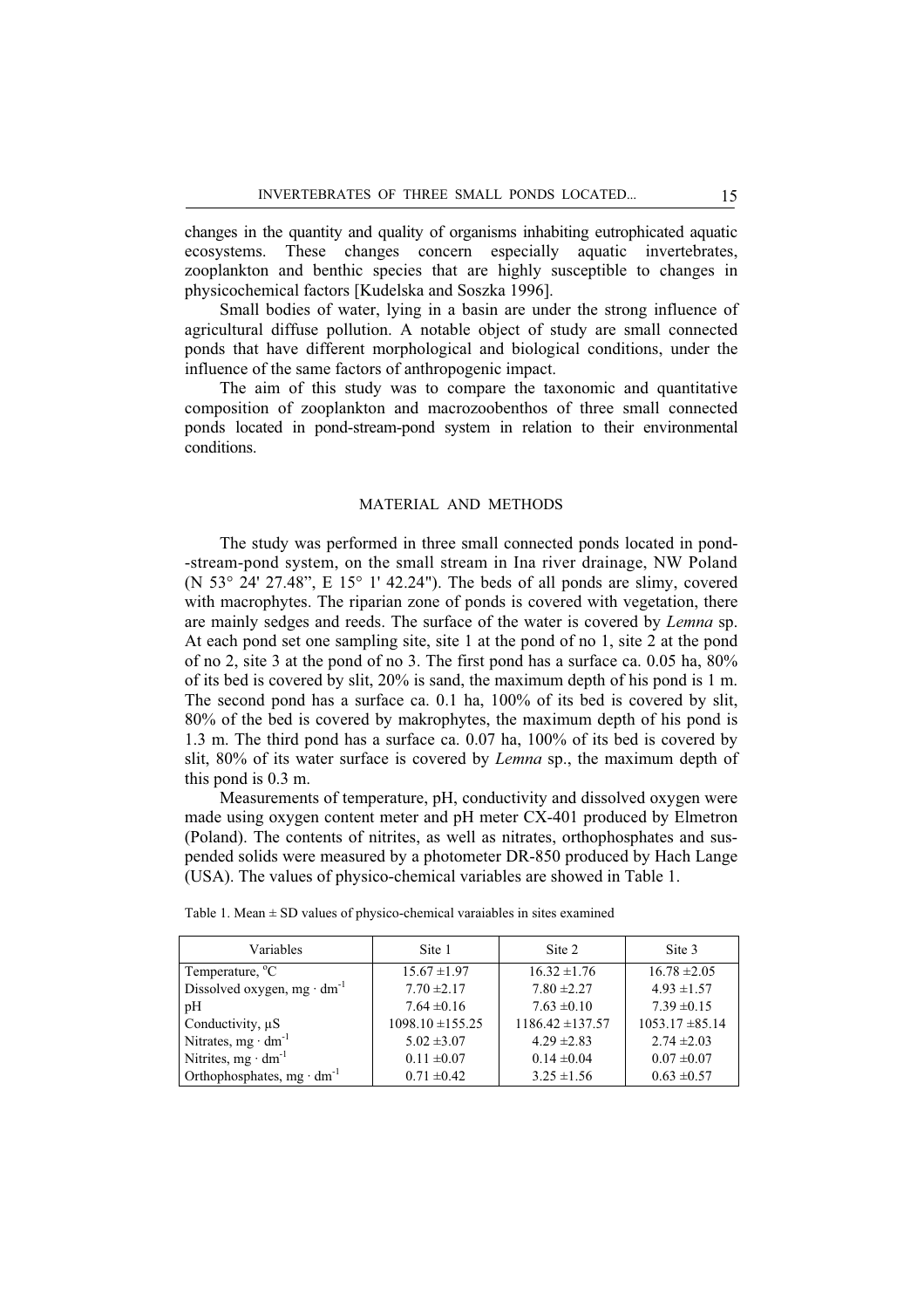16 Robert Czerniawski *et al.* 

Samples of zooplankton and benthos were collected from each pond, once a month, from May to October in 2010. However, due to the low water level in the third pond, the zooplankton sample were collected only for the first two months of study. Macrozoobenthos was collected with a scraper of the bottom in the rectangular shape of the size  $0.20 \times 0.35$  m, along the 1 m, which permitted performance of qualitative and quantitative analyses. Macroinvertebrates were filtered by mesh of the size 0,5 mm. The samples of zooplankton were collected from 50 l of water. The water was filtered through a 25 µm mesh net. The samples were concentrated to 250 ml. Statistical analysis was performed by the non-parametric Mann-Wittney test ( $P < 0.05$ ). Zooplankton identification was made using the keys of Wagler [1937], Kutikova [1970], Harding and Smith [1974]. Macrozoobenthos identification was made using the keys of Kołodziejczyk and Koperski [2000], Widerholm [1989], Rozkosny [1980], Czachorowski and Pietrzak [2003].

## RESULTS

#### **Macroinvertebrates composition**

In the macrozoobenthos samples we fund 7 phylum of invertebrates, among which were 35 families, including 19 families belonged to the Insecta. In all sites we observed occurrence of following taxa: Bivalvia (Sphaeriidae), Gastropoda (Hydrobiidae, Lymnaeidae, Physidae, Planorbidae, Valvatidae), Oligochaeta (Aelosomatidae, Enchytraeidae, Lumbricidae, Lumbriculidae, Tubificidae), Hirudinea (Erpobdellidae, Glossiphonidae, Hirudinidae), Crustacea (Gammaridae), Collembola (Isotomidae). Insecta: Megaloptera (Sialidae), Ephemeroptera (Baetidae, Caenidae), Plecoptera (Perlodidae), Trichoptera (Limnephilidae, Psychomyidae, Polycentropodidae), Heteroptera (Corixidae, Nepidae, Notonectidae), Coleoptera (Dytiscidae, Haliplidae, Hydrophilidae), Diptera (Ceratopogonidae, Chironomidae, Culicidae, Psychodidae, Simuliidae, Tipulidae). In all samples ostracods were observed.

At site 1 the highest frequency have Chironomidae and Gastropoda: Lymnaeidae, Planorbidae, Valvatidae and family of Hirudinea – Erpobdellidae. At site 2 the highest frequency received three families of gastropods: Hydrobiidae, Lymnaeidae, Planorbidae, family Sphaeriidae, family Lumbriculidae and Chironomidae. At site 1 the highest frequency have family Lymnaeidae, family Lumbriculidae z and family Erpobdellidae.

At each site insects were the dominants in the abundance of macroinvertebrates (Fig. 1). Among other dominants the taxa belonging to Mollusca and Oligochaeta may be considered. Insects in more than 80% were represented by Diptera. Other insect taxa were characterized by a similar percentage in the density at each site.

Statistical analysis not revealed significant differences between sites in density of macrozoobenthos, except Gastropoda (Tab. 2). Mann-Wittney U test reveled, taht mean density of gastropods at site 2 was significant greater tan at site 3 ( $P = 0.0241$ ). Remarkable is also considerably lower abundance of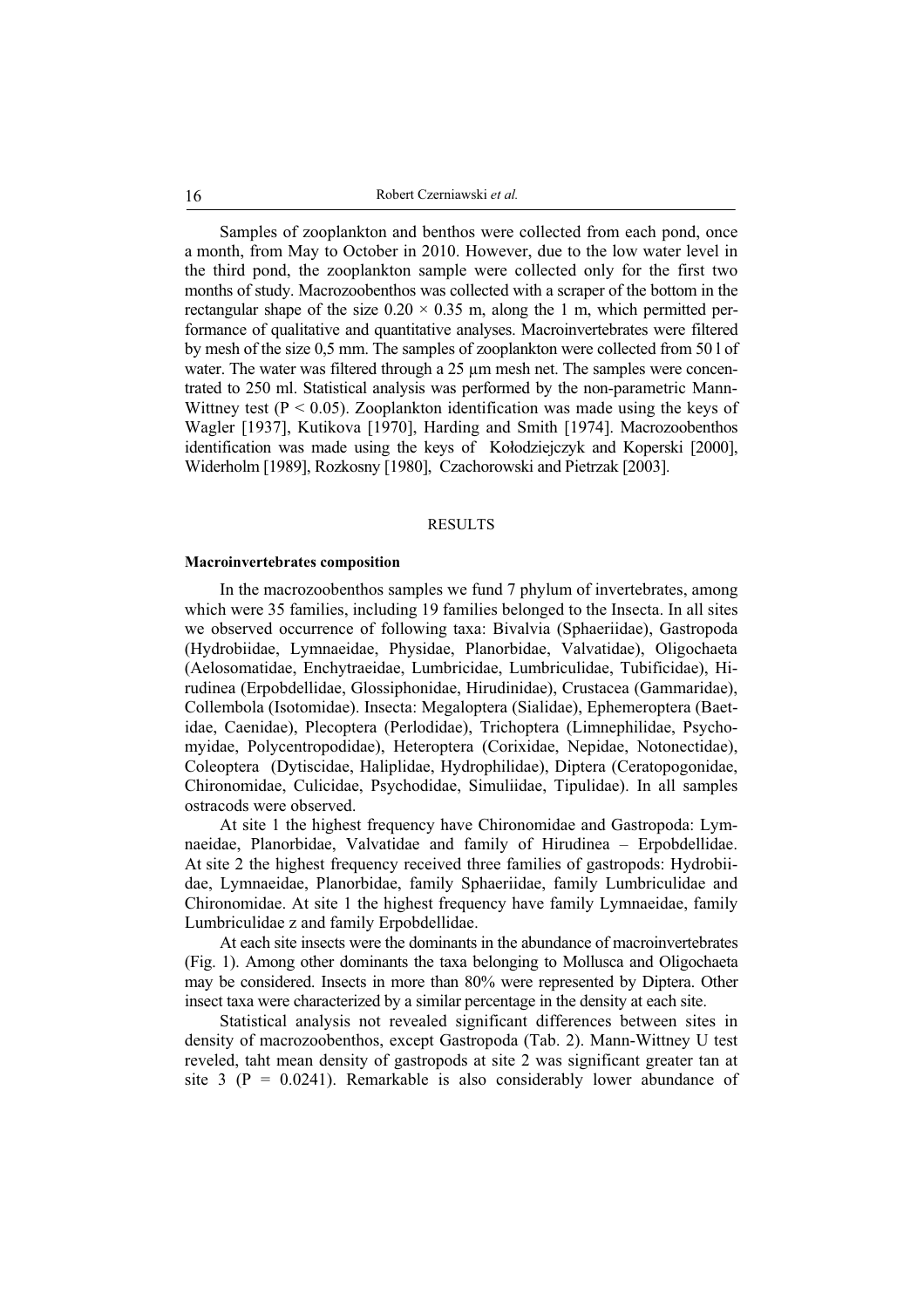

Oligochaeta at site 1 than at other sites. Additionally, at site 3 more than twice the mean number of Diptera than the at site 1 was observed.

Fig. 1. Percentage contribution of main groups in the total macroinvertebrates abundance (left) and insect taxa (right) in insect abundance

| Taxon           | Site 1              | Site 2              | Site 3             |
|-----------------|---------------------|---------------------|--------------------|
| <b>Bivalvia</b> | $35.17 \pm 56.60$   | $53.83 \pm 67.59$   | $20.17 \pm 29.03$  |
| Gastropoda      | $91.17 \pm 56.25$   | $131.00 \pm 71.17$  | $44.83 \pm 38.40$  |
| Oligochaeta     | $9.67 \pm 12.45$    | $125.67 \pm 162.44$ | $99.67 \pm 111.61$ |
| Hirudinea       | $30.50 \pm 24.22$   | $12.00 \pm 13.83$   | $30.17 \pm 25.96$  |
| Crustacea       | $7.17 \pm 12.07$    | $17.67 \pm 36.84$   | $49.50 \pm 76.83$  |
| Collembola      | $0.50 \pm 1.22$     |                     | $1.50 \pm 3.67$    |
| Megaloptera     |                     | $1.00 \pm 2.45$     |                    |
| Ephemeroptera   | $6.17 \pm 9.97$     | $7.67 \pm 7.94$     | $18.00 \pm 26.43$  |
| Plecoptera      | $1.50 \pm 3.67$     |                     | $1.83 \pm 4.49$    |
| Trichoptera     | $5.16 \pm 9.00$     | $6.67 \pm 9.67$     | $8.50 \pm 20.82$   |
| Hetoroptera     | $2.00 \pm 3.63$     | $6.33 \pm 10.25$    | $9.17 \pm 11.00$   |
| Coleoptera      | $11.33 \pm 17.96$   | $4.33 \pm 5.57$     | $10.83 \pm 8.54$   |
| Diptera         | $191.00 \pm 218.14$ | $307.33 \pm 170.30$ | $460 \pm 534.62$   |

Table 2. Mean  $\pm$  SD abundance (ind.  $\cdot$  m<sup>-2</sup>) of macroinvertebrates at sites examined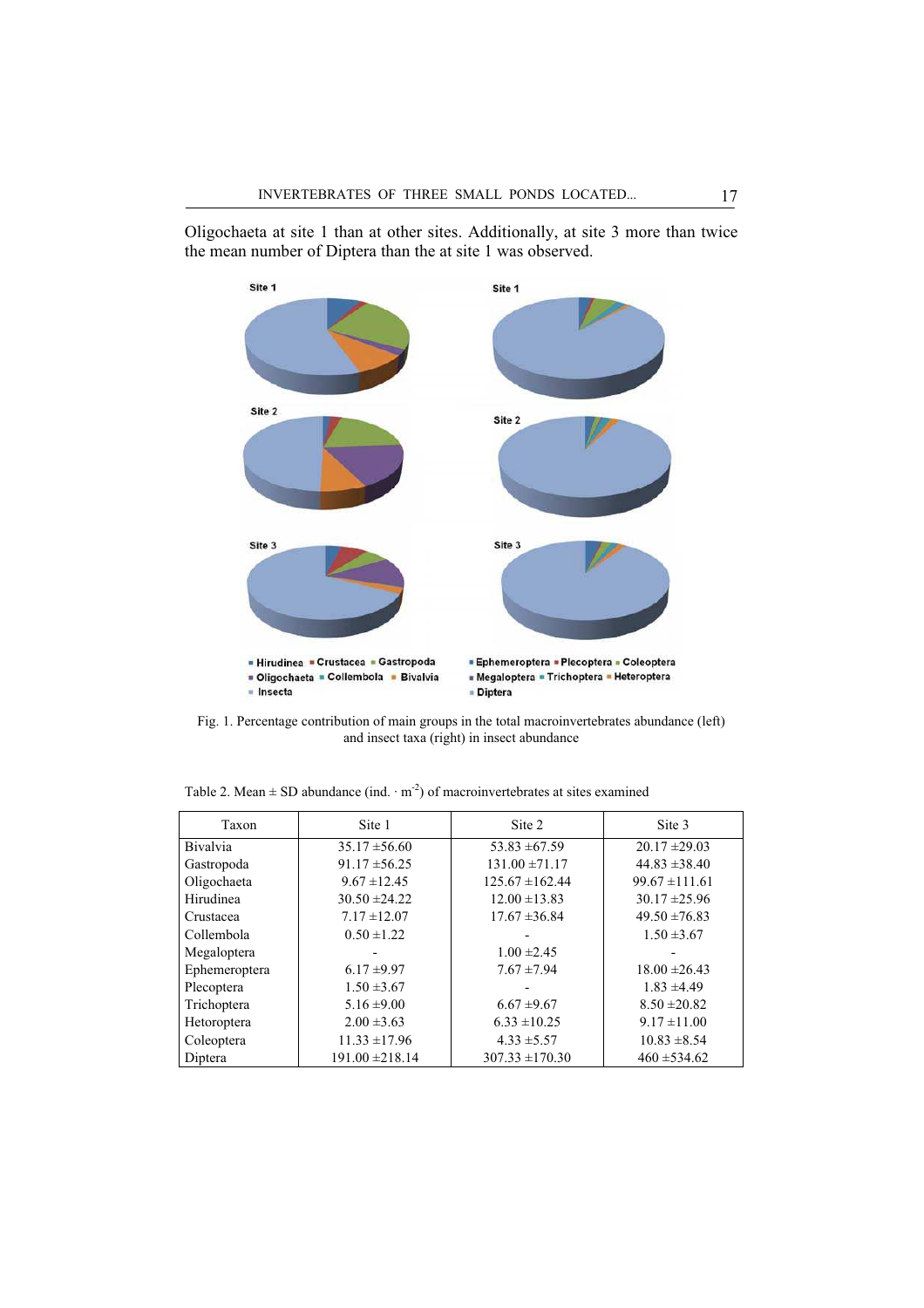## **Zooplankton composition**

At all sites 48 species of zooplankton were observed: 38 species of rotifers, 8 species of cladocerans and 2 species of copepods (Tab. 3). Among rotifers the dominants in abundance were *Anuraeopsis fissa* and *Polyarthra longiremis*. *Coronatella rectangula* dominated among cladocerans while copepods were represented mainly by nauplii.

Table 3. Taxonomic composition and mean abundance of zooplankton species at sites examined

| Taxon                          | Site 1         | Site 2 | Site 3                   | Taxon                     | Site 1 | Site 2                   | Site 3 |
|--------------------------------|----------------|--------|--------------------------|---------------------------|--------|--------------------------|--------|
| Anuraeopsis fissa              | 537.7          | 241.2  | 6.0                      | Mytilina crassipes        | 7.5    | 2.5                      | 19.5   |
| Ascomorpha saltans             | 0.5            |        |                          | Mytylina ventralis        |        | 1.5                      | 4.0    |
| Bdelloidea                     | 32.0           | 30.7   | 11.0                     | Polyarthra dolichoptera   | ÷,     | 1.3                      |        |
| Brachionus angularis           | 8.2            | 14.0   | 19.0                     | Platyias quadricornis     |        | 0.2                      |        |
| Brachionus budapestinensis     | 1.5            | 2.0    |                          | Polyarthra longiremis     | 150.8  | 47.3                     |        |
| <b>Brachionus</b> calyciflorus | 2.7            | 2.2    | 4.0                      | Polyartha minor           | 20.5   | 2.5                      |        |
| Brachionus quadridentatus      | 0.5            | 0.5    | $\overline{\phantom{a}}$ | Polyarthra vulgaris       | 27.0   | 14.7                     |        |
| Brachionus rubens              | 1.8            | 2.0    | $\overline{\phantom{a}}$ | Pompholyx sulcata         | 1.2    | 1.5                      |        |
| Conochilus unicornis           |                | 0.5    |                          | Synchaeta kitina          | 30.7   | 12.8                     | 14.0   |
| Colurella adriatica            | $\overline{a}$ | 1.7    | 12.0                     | Synchaeta pectinata       | 4.7    | 4.0                      |        |
| Colurella unticata             | 8.7            | 9.8    | 4.0                      | Synchaeta tremula         | 2.2    | 6.0                      | 12.0   |
| Elosa worallii                 |                |        | 2.0                      | Trichocerca capucina      |        | 0.5                      | 4.0    |
| Euchlaris dilatata             | 0.2            |        | 0.5                      | Trichocerca pusilla       |        | 0.7                      | 1.5    |
| Filinia longiseta              | 22.0           | 15.0   | 48.0                     | Alona afilis              |        | $\blacksquare$           | 2.0    |
| Gastropus stylifer             |                | 0.2    |                          | Coronatella rectangula    | 1.0    | 4.2                      | 2.0    |
| Keratella coch, cochlearis     | 5.5            | 2.0    | ۰                        | Alona guttata             | 0.3    | 0.2                      |        |
| Keratella coch. tecta          | 5.2            | 1.0    | $\overline{a}$           | Alonella nana             |        | 0.5                      |        |
| Keratella testudo              | 16.3           | 5.0    | 12.0                     | Bosmina coregoni          | 0.3    |                          | 0.5    |
| Keratella ticinensis           | 22.7           | 9.3    |                          | Chydorus gibbus           | 0.2    |                          |        |
| Keratella quadrata             | 3.5            | 1.5    | ÷.                       | Chydorus sphaericus       | 1.3    |                          | 0.5    |
| Lecane closterocerca           | 16.7           | 19.2   | 37.0                     | Peracantha trumcata       | 0.3    | 0.3                      |        |
| Lecane curvicornis             | 2.0            | 2.8    | 1.0                      | Nauplii Cyclopoida        | 84.2   | 114.0                    | 60.5   |
| Lecane hamata                  | 4.0            | 3.7    | 0.5                      | Kopepodit Cyclopoida      |        | 6.5                      | 1.0    |
| Lecane scutata                 | 4.2            | ۰      | $\overline{\phantom{a}}$ | Eucyclops serrulatus      |        | $\overline{\phantom{a}}$ | 0.5    |
| Lepadella acuminata            | 0.3            |        | 2.0                      | Thermocyclops oithonoides | 1.2    | 0.7                      |        |
| Lepadella ovalis               | 1.3            | 3.8    | 21.5                     |                           |        |                          |        |

Table 4. Mean  $\pm$  SD abundance of zooplankton at sites examined

| Taxon      | Site 1               | Site 2              | Site 3              |
|------------|----------------------|---------------------|---------------------|
| Rotifera   | $941.83 \pm 1320.10$ | $464.00 \pm 609.00$ | $235.50 \pm 181.73$ |
| ∟Cladocera | $1.67 \pm 2.73$      | $4.83 \pm 8.54$     | $4.50 \pm 4.95$     |
| Copepoda   | $87.50 \pm 110.41$   | $121.50 \pm 198.30$ | $62.50 \pm 81.32$   |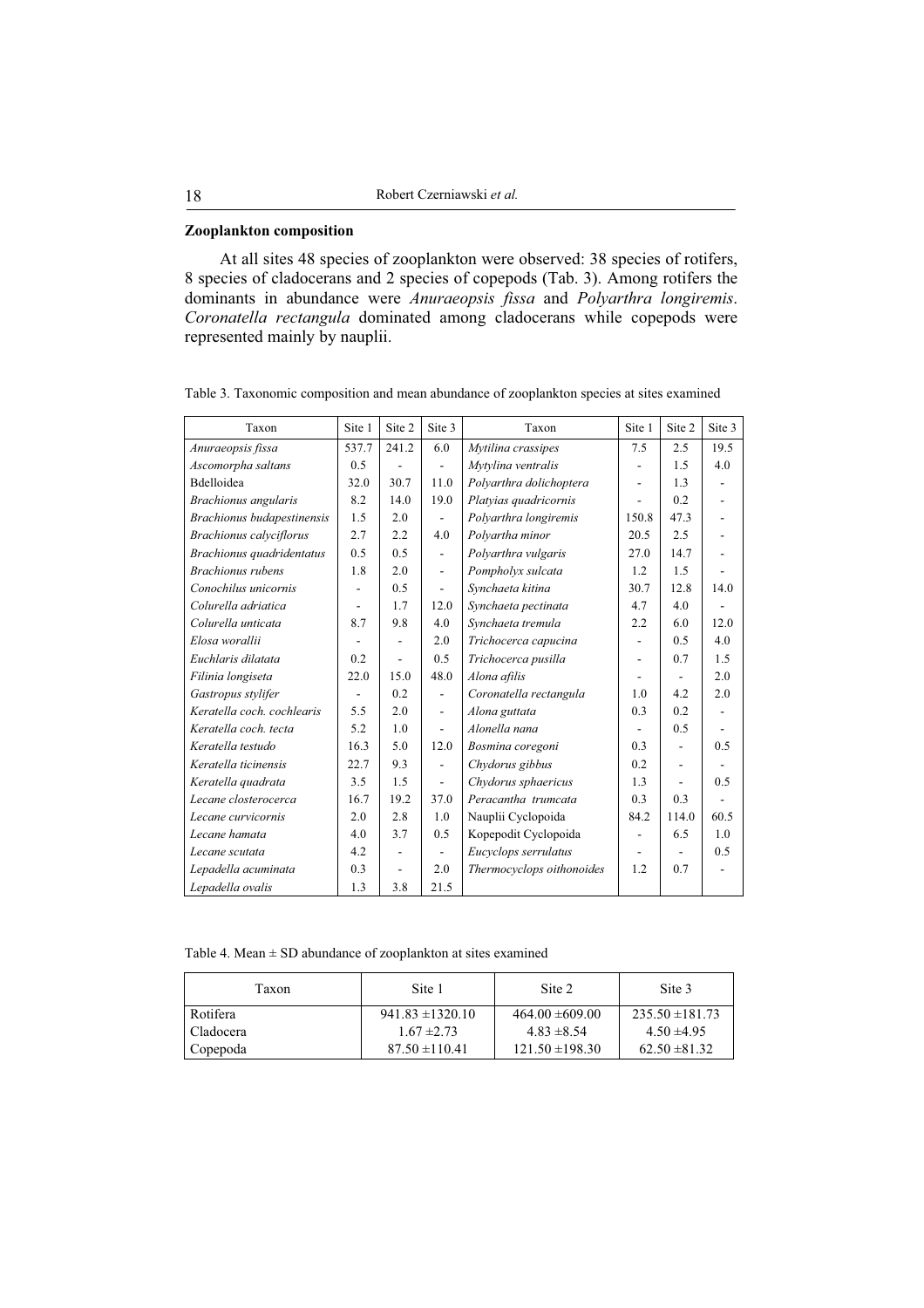In all ponds the highest frequency (over 80%) have *Anuraeopsis fissa* and nauplii Cyclopoida. Slightly lower frequency have *Lecane closterocerca*, Bdelloidea and *Polyarthra longiremis*.

Statistical analysis not revealed significant differences between three sites in density of any group of zooplankton. Rotifers obtained the highest abundance at site 1, while the lowest at site 3 (Tab. 4). The highest abundance of cladocerans was observed at site 2, while the lowest at site 1. Copepods obtained the highest abundance at site 2, while the lowest at site 3.

#### DISCUSSION

Composition of benthic fauna, noted in the ponds was similar to other observed in such ecosystems [Kownacki 2000b, Kudelska and Soszka 2001, Czerniawski *et al*. 2008]. According to the statistical analysis, only the number of gastropods differed between the ponds. In the second pond, their density was the highest, due to the conditions of the basin in which the highest concentration of nutrients was found (especially phosphorus), which have a positive effect on the vegetation development. The significantly higher abundance of gastropods in the second pond can be explained by a very good environmental conditions in this site, especially large surface of makrophytes. Additionally, Gastropoda make a rapid decomposition of high amount of organic matter, in the ponds system.

In third pond a large number of Chironomidae was observed, probably due to the respective environmental conditions and migrating juvenile from other ponds [Kołodziejczak and Koperski 2000]. *Chironomidae* characterized by small differences in abundance between pure and contaminated waters [Kownacki 2000a], therefore their number was very high in all sites. Additionally, the lack of significance may also be explained by the statistical test, using the whole Diptera but not families. Because the examined system of ponds is a flow system, it is likely that many organisms have drifted with flow current from other ponds (e.g. *Chironomidae*) [Czerniawski and Domagaáa 2010a].

Noteworthy is the case of density of three Insecta families: Plecoptera, Trichoptera and Ephemeroptera. Soszka *et al*. [2001] and Kownacki [2002b] have recorded that larvae of Ephemeroptera, Plecoptera and Trichoptera are typical for unpolluted and slightly polluted streams and rivers. Occurrence of Ephemeroptera and Plecotera (the most vulnerable to pollution), also depends on the structure of the substrate. However, the basic variable determining their presence is water quality and flow rate. The most abundance of Ephemeroptera occurs on the substrate covered by moss, while their lowest abundance on the substrate with large stones is observed [Soszka *et al*. 2001]. Largest number of listed three groups at site 3 was observed, where smallest content of inorganic nutrients and large amount of organic matter were observed.

The taxonomic composition of zooplankton was typical for waters in Pomeranian Lake District [Szlauer 1977, Czerniawski 2004, 2008]. In ponds examined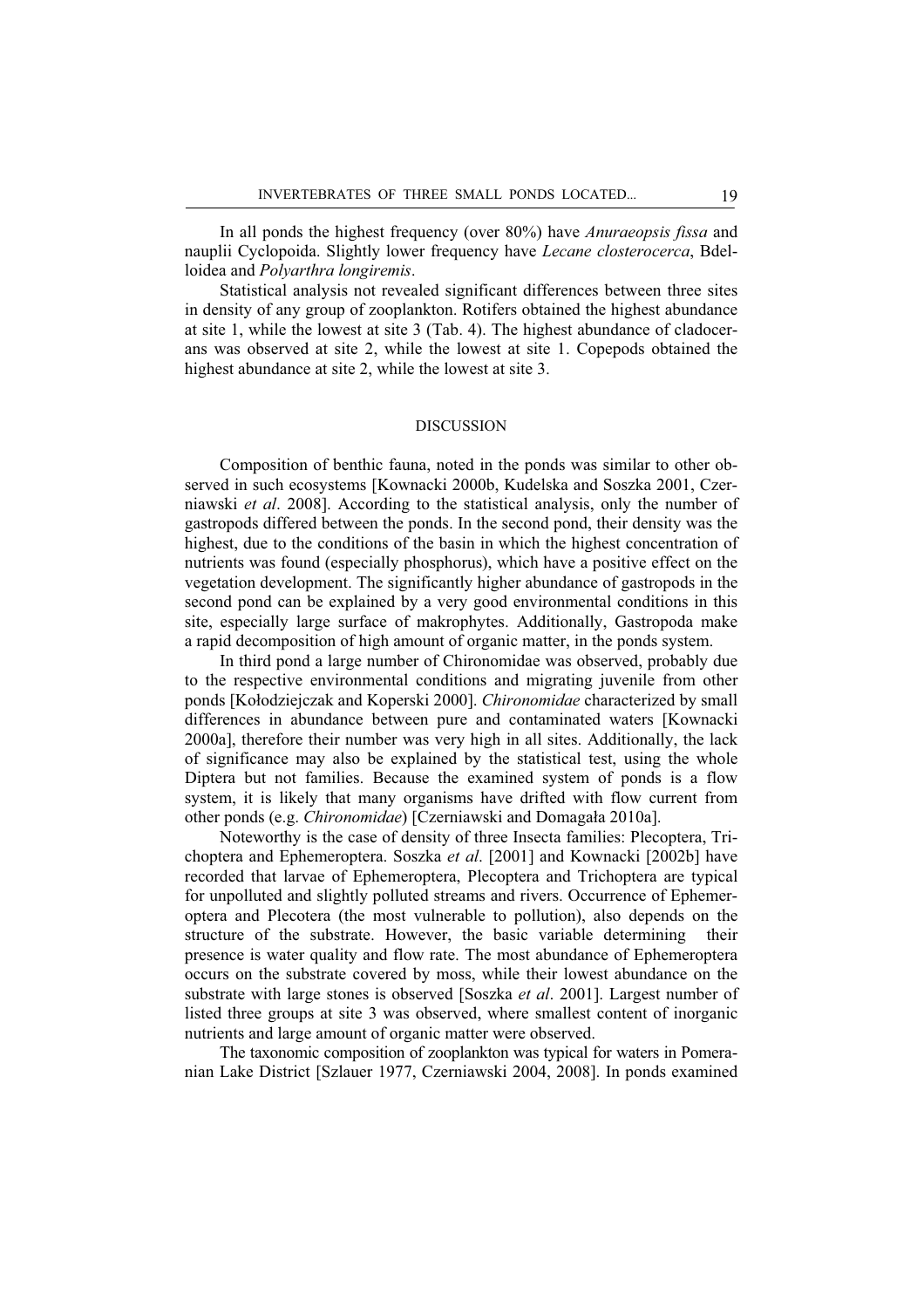a much larger number of rotifers taxa than cladocerans and copepods was noted. Besides, more species were listed in the warm season, which is typical, but their abundance was highest in October, especially for species *Anuraeopsis fissa*. High density of this species shows the high degree of status trophy [Karabin 1985]. In addition, the high proportion of copepods larvae, especially nauplii Cyclopoida demonstrates the rapid and progressive eutrophication of ponds water. This pattern is tipical for high trophy status of water. In the polluted waters or highly eutrophic nauplius Cyclopoida often reach very large numbers [Wolska and Czerniawski 2006, Estlander *et al*. 2009, Czerniawski and Domagaáa, 2010a, b]. High trophic status of ponds is also shown by the small percentage of Cladocera in abundance and biomass of total zooplankton. Cladocerans are much higher density in unpolutted waters, characterized by low trophic status [Karabin 1985, Dodson *et al*. 2009, Estlander *et al*. 2009].

Statistical analysis revealed insignificant differences between ponds in abundance of zooplankton groups. However, comparing these ponds, the highst abundnace of zooplankton (especially pelagic rotifers) in first pond was observed. The bottom of this pond is covered in lowest extent by macrophytes, so pelagic rotifers had better conditions to reproduction than littoral species. Cladocerans and copepods were the most abundant in the second pond, the deepest and the most covered by macrophytes. Sites densely covered by makrophytes are good habitat for crustaceans, especially for cladocerans [Kuczyńska-Kippen and Nagengast 1996]. In addition, macrophytes inhibited water current in the ponds and increased water retention time, which in running waters and reservoirs is crucial factor for the development of zooplankton [Czerniawski 2010b]. While in lakes relationships between zooplankton communities and chemical parameters are most important, in streams correlations are rather associated with physical variables, mainly stream regime [Basu and Pick 1996]. The results of presented ponds show the combined limnetic-lotic-system effect, in which both hydrological and chemical factors participate. Thus, abundance of zooplankton was impacted not only by inorganic nutrients from sediments, but also from agricultural catchment area.

Fry and less macroinvertebrates are the most important factors that reduced density of zooplankton, both in running and limnetic waters [Szlauer 1977, Hanazato 1990, Chang *et al*. 2008]. In ponds examined no fish were observed, so only macroinvertebrates could reduced the zooplankton density. The bivalves occurred in ponds, could reduced zooplankton, by selective filtration.

## **CONCLUSION**

Although few significant differences in the composition of zooplankton and macrobenthos were observed, some divergences in both qualitative and quantitative composition of the two ecological groups of animals were noted. The environmental conditions of ponds had the impact on zooplankton and macroinver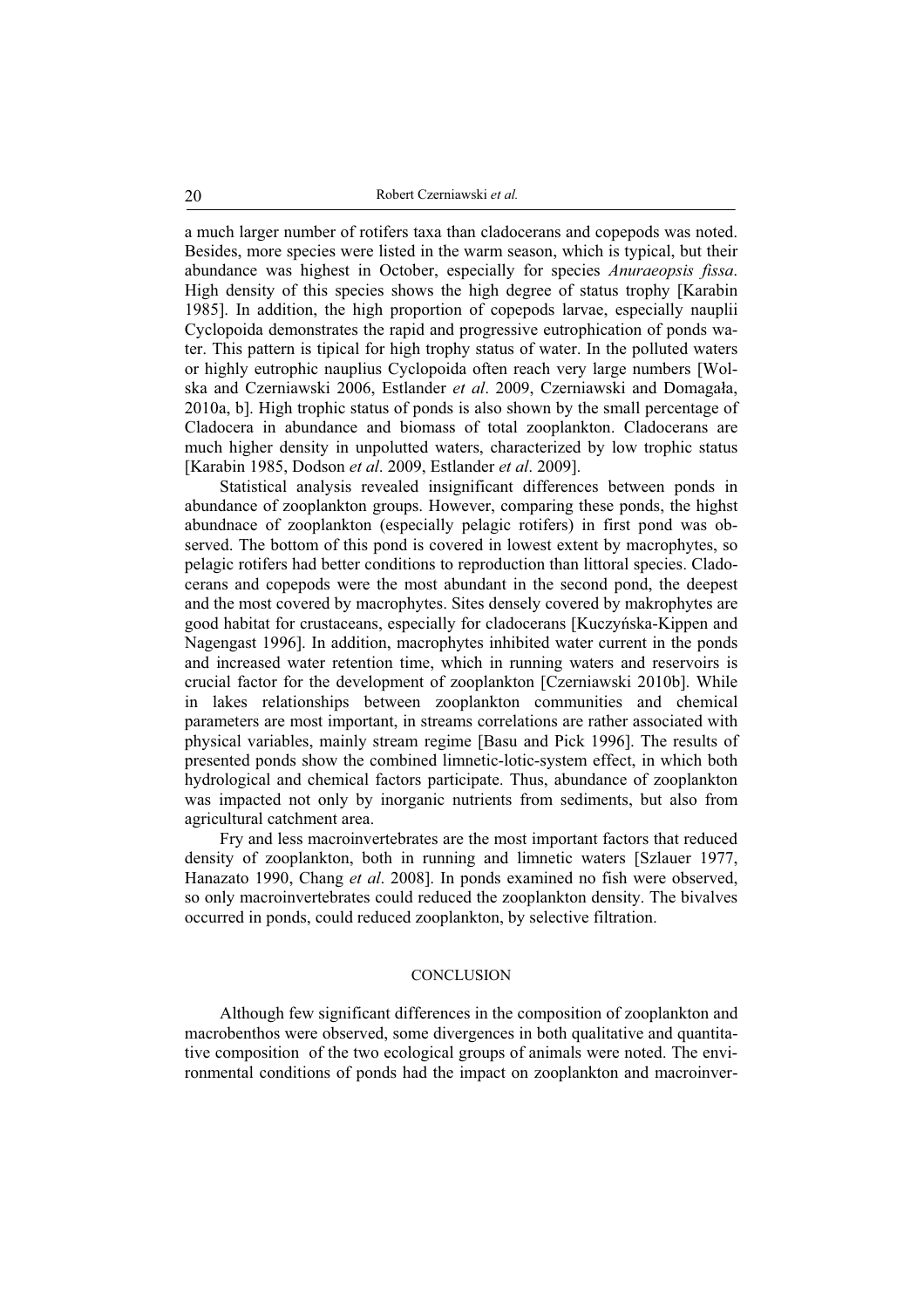tebrates communities. The most important factors were retention water time and macrophytes. Retention time of water determined content of nutrients, alike inorganic and organic. So, despite the closely situated and interconnected ponds, the qualitative and quantitative composition of macrobenthos and zooplankton depend mostly on the morphology of examined ponds.

**Acknowledgment.** Research are financed by the European Union under the Operational Programme "Sustainable Development of Fisheries Sector and Coastal Fishing Areas 2007-2013". Agreement number: 00001-61724-OR1600004/10

#### REFERENCES

- Basu B.K., Pick, F.R., 1995. Longitudinal and seasonal development of planktonic chlorophyll *a* in the Rideau River, Ontario. Can. J. Fish. Aquat. Sci. 52, 804–815.
- Czachorowski S., Pietrzak L., 2003. Klucz do oznaczania rodzin chruścików (Trichoptera) występujących w Polsce – Larwy. Wydawnictwo Mantis, Olsztyn.
- Czerniawski R., 2004. Zooplankton exported from Lake Adamowo. Zool. Pol. 49, 129–147.
- Czerniawski R., 2008. The effect of flow-through reservoirs on zooplankton of the Płonia river. Pol. J. Natur. Sci. 23, 583–597.
- Czerniawski R., Domagaáa J., 2010a. Zooplankton communities of two lake outlets in relation to abiotic factors. Cent. Eur. J. Biol. 5, 240–255.
- Czerniawski R., Domagaáa J., 2010b. Similarities in zooplankton community between River Drawa and its two tributaries (Polish part of River Drawa). Hydrobiologia 638, 137–149.
- Czerniawski R., Piasecki W., 2004. Rozwój makrofitów w jeziorze Adamowo i rozlewisku rzeki Drawy jako efekt eutrofizacji. Kom. Ryb. 6, 7–10.
- Dodson S.I., Newman A.L., Will-Wolf S., Alexander M.L., Woodford M.P., Van Egeren S., 2009. The relationship between zooplankton community structure and lake characteristics in temperate lakes (Northern Wisconsin, USA). J. Plankton Res. 31, 93–100.
- Estlander S., Nurminen L., Olin M., Vinni M., Horppila J., 2009. Seasonal fluctuations in macrophyte cover and water transparency of four brown-water lakes: implications for crustacean zooplankton in littoral and pelagic habitats. Hydrobiologia 620, 109–120.
- Gołdyn R., Szyper H., Kowalczewska-Madura K., 2004. Możliwości ograniczenia zasilania zewnętrznego wód jeziora Swarzędzkiego, in: Wiśniewski R., Ochrona i rekultywacja jezior. Polskie Zrzeszenie Techników Sanitarnych oddziaá w Toruniu, s. 43–54.
- Harding J.P. Smith W.A., 1974. A key to the British freshwater cyclopid and calanoid copepods. FBA Special Publication, Far Sawrey, Cumbria, Freshwater Biological Association 18.
- Karabin A., 1985. Pelagic zooplankton (Rotatoria + Crustacea) variation in the process of Lake Eutrophication. I. Structural and quantitative features. Ekol. Pol. 33, 567–616.
- Kołodziejczyk A., Koperski P., 2000. Bezkręgowce słodkowodne Polski, Klucz do oznaczania oraz podstawy biologii i ekologii makrofauny. Wyd. Uniwersytetu Warszawskiego, Warszawa.
- Kownacki A., 2000a. Diversity of benthic macroivertebrates as a monitoring method for polluted rivers. Acta Hydrobiol. 42, 207–214.
- Kownacki A., 2000b. The use of bentic macroinvertabrates in the biomonitoring of river water quality – how do we interpret faunistic data? Acta Hydrobiol. 42, 187–206.
- Kudelska D., Soszka H., 2001. Projekt. Metodyka badania makrobezkręgowców bentosowych na potrzeby biologicznej oceny jakoĞci rzek w Polsce. Instytut Ochrony ĝrodowiska, Warszawa.